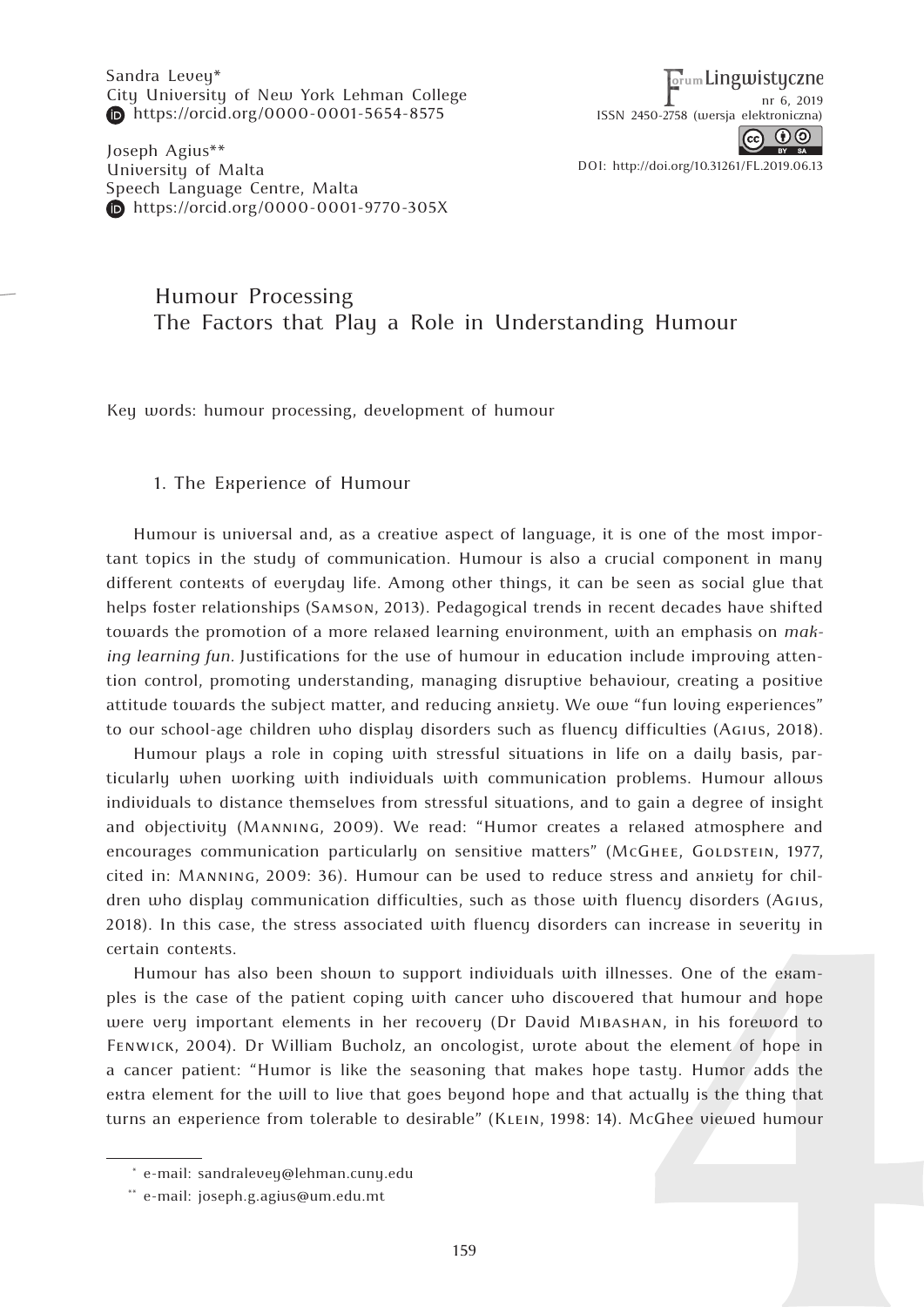as a form of intellectual play and argued that the level of humour a child is capable of understanding and producing at a given point in development depends primarily on the cognitive level of functioning achieved (Ruch, 2008: 65).

#### 2. Cognitive Skills and Processing Humour

Cognition involves knowledge and intellectual capacity (Levey, 2011). These abilities allow children to: adjust to different elements, situations, and events; draw abstractions; and make sense of actions or events that are experienced. Social cognition allows children to determine what information is already known by a listener, what information is needed, and what possible misunderstandings might occur. It is the development of a theory of mind (TOM) that allows children to acquire social cognition and see things from other people's point of view. TOM also underlies the understanding that speakers intend to convey humour. TOM marks the cognitive skills of typically developing children, shown in the ability to take another person's perspective or point of view into consideration (Baron-COHEN, 2000; PAUL, LANDA, SIMMONS, 2014). Understanding humour reflects high-order cognitive processes, essential for understanding the social / emotional content associated with humorous concepts. This skill is based on the ability to understand someone else's mental state or intent (RHODES, BRANDONE, 2014).

Understanding humour also depends on a child's ability to recognise incongruity (an absurd or strange situation or action). Incongruity involves an event or story resulting in an illogical conclusion or action, such as a shoe used as a hat. Understanding the unexpected, incongruous action or event underlies the ability to understand humour (Southam, 2005). Another example of incongruity can be found in many knock-knock jokes, such as: *Knock-knock. Who's there? Olive. Olive who? Olive you! [I love you!]*. Incongruity is found in the fact that an olive cannot knock on a door. Processing incongruity within humour involves two stages: comprehension (stage 1) and appreciation (stage 2) (Vrticka, Black, Reiss, 2013). In the first stage, the listener must be able to detect incongruity. In the second stage, the listener must be able to integrate the new information with a positive emotional response. This process is supported by cognitive, emotional, psychological, and social abilities (MARTIN, 2007), along with the ability to recognise incongruity.

### 3. The Development of Humour

The development of humour appreciation started to be taken seriously in the 1970s and 1980s (Ruch, 2008). Paul McGhee (1979) reviewed the existing theories of humour development and put forward a four-stage model of humour development during childhood. Incongruity occurs when things do not agree with what is expected, given an absurd or unexpected action or comment. In the first stage (Incongruous Actions Towards Objects), children engage in pretend play, and new objects are used to represent other objects (a banana as a telephone). In the second stage (Incongruous Labelling of Objects and Events), language development supports children's humour production and pretend play.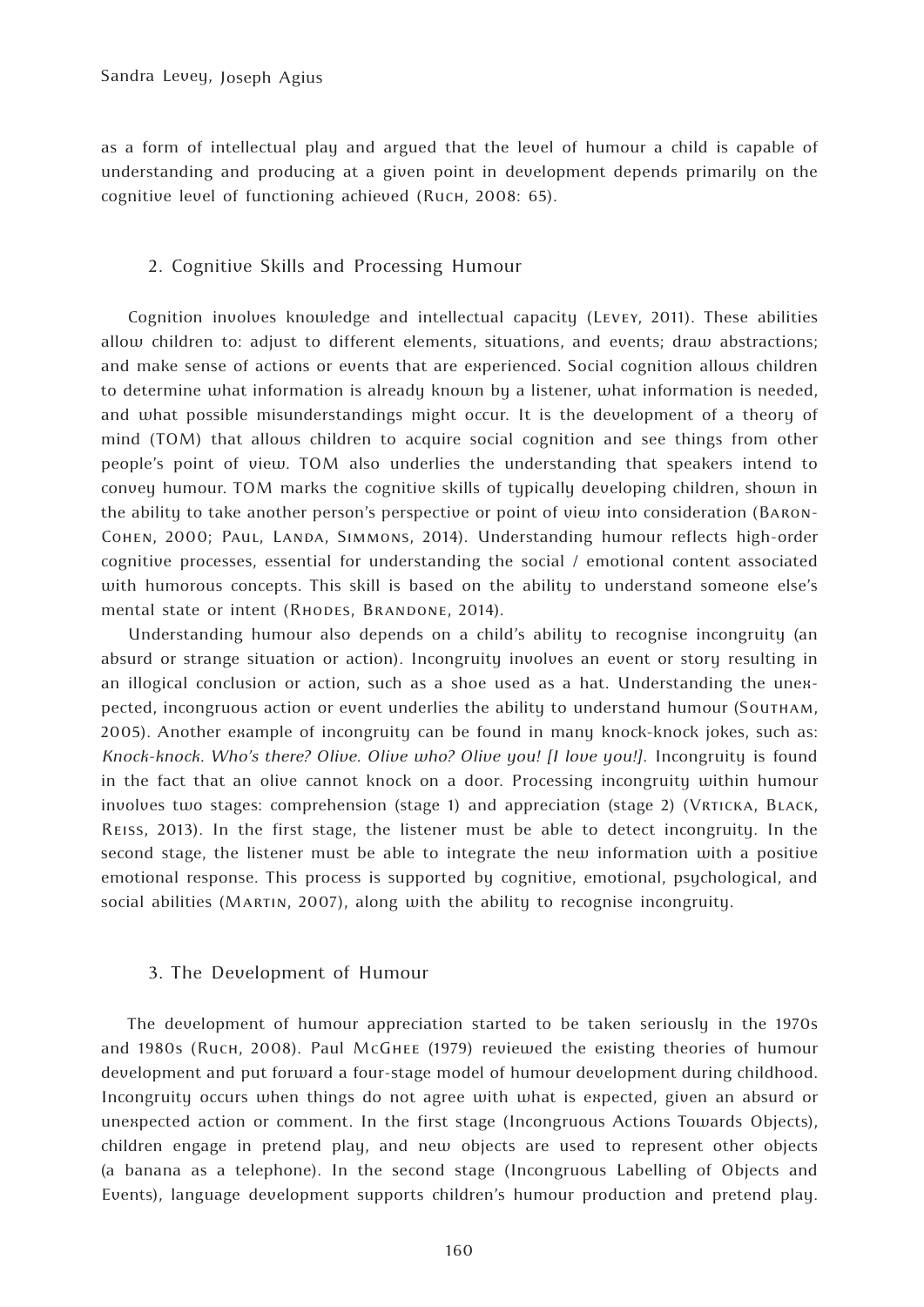In the third stage (Conceptual Incongruity), conceptual thought development and humour is based on changing the features of objects or events (e.g. putting a sock on one's ear). In the final stage (Humour in Multiple Meanings), there is an understanding that alternative and ambiguous meanings exist for words (e.g. *bear / bare*).

There is a gradual development of understanding and producing humour. The social environment plays a role in the development of humour (Hoicka, 2014). Laughter is one of the first social vocalisations (after crying) produced by human infants (McGhee, 1979). Initially, infants respond to adults who make odd noises or faces (MIREAULT, REDDY, 2016); they begin to laugh at about 3 to 4 months of age, which indicates an early response to humorous behaviours or events (REDDY, 2008). Children begin to repeat actions that elicit adults' laughter (REDDY, 2008), such as making funny faces, playing peek-a-boo, and making noises and movements designed to elicit a response (e.g. kicking their legs).

In the first year of life, the response to humour generally involves adults' use of a squeaky voice, tactile stimuli (e.g. bouncing a baby on the adult's knee or lap), and other actions frequently performed by adults to elicit children's laughter (Hoicka, 2014). At about 12 months of age, children enjoy silly actions, such as watching someone misuse an item (e.g. someone putting a bowl on their head to represent a hat). The use of incongruity appears at 18 to 24 months when children use one object to represent another. At about age 2, children invent jokes (Ноїска, Акнтак, 2011). Examples consist of handing an adult the incorrect object (giving a spoon when asked for a cup) or making up names for things (calling a cup a silly or another name). 3-year-old children are more likely to laugh when mislabelling items in this manner.

Older children enjoy puns and ambiguous meanings (e.g. *She has bear feet* versus *bare feet*) (McGhee, 1980). Puns are the simplest form of humour, based on the use of visual or semantic similarity. Children begin to enjoy riddles at ages 3 to 4 (*What do you call a rabbit who tells jokes? A funny bunny*) (Southam, 2005). For older children, humour often involves linguistic ambiguity, such as the example of phonological ambiguity that contrasts *sick* and *tick* (*Why did the clock go to the doctor? Because he was tick*). The appreciation of jokes generally emerges at age 2. Understanding and enjoyment of puns, satire, and ambiguous meanings emerge when children develop greater vocabulary skills at a later age (McGhee, 1979). Humour also plays a role in children's socialisation, with most research showing a relationship between play and humour (McGhee, 2013). Cognitive, language, social, psychological, and emotional skills are the factors that allow children and adults to process humour. The comprehension of abstract language is essential for understanding more complex humour forms.

#### 4. Abstract Language and Humour

Another element in the perception of humour involves the ability to understand abstract language. Abstract language involves reference to concepts rather than to more concrete, physical entities. The understanding of abstract concepts develops when children learn that words can have various meanings, such as *dull*, *sharp*, and *shallow*: *That movie was really dull* (not interesting or engaging), *He looks really sharp* (he looks very stylish), and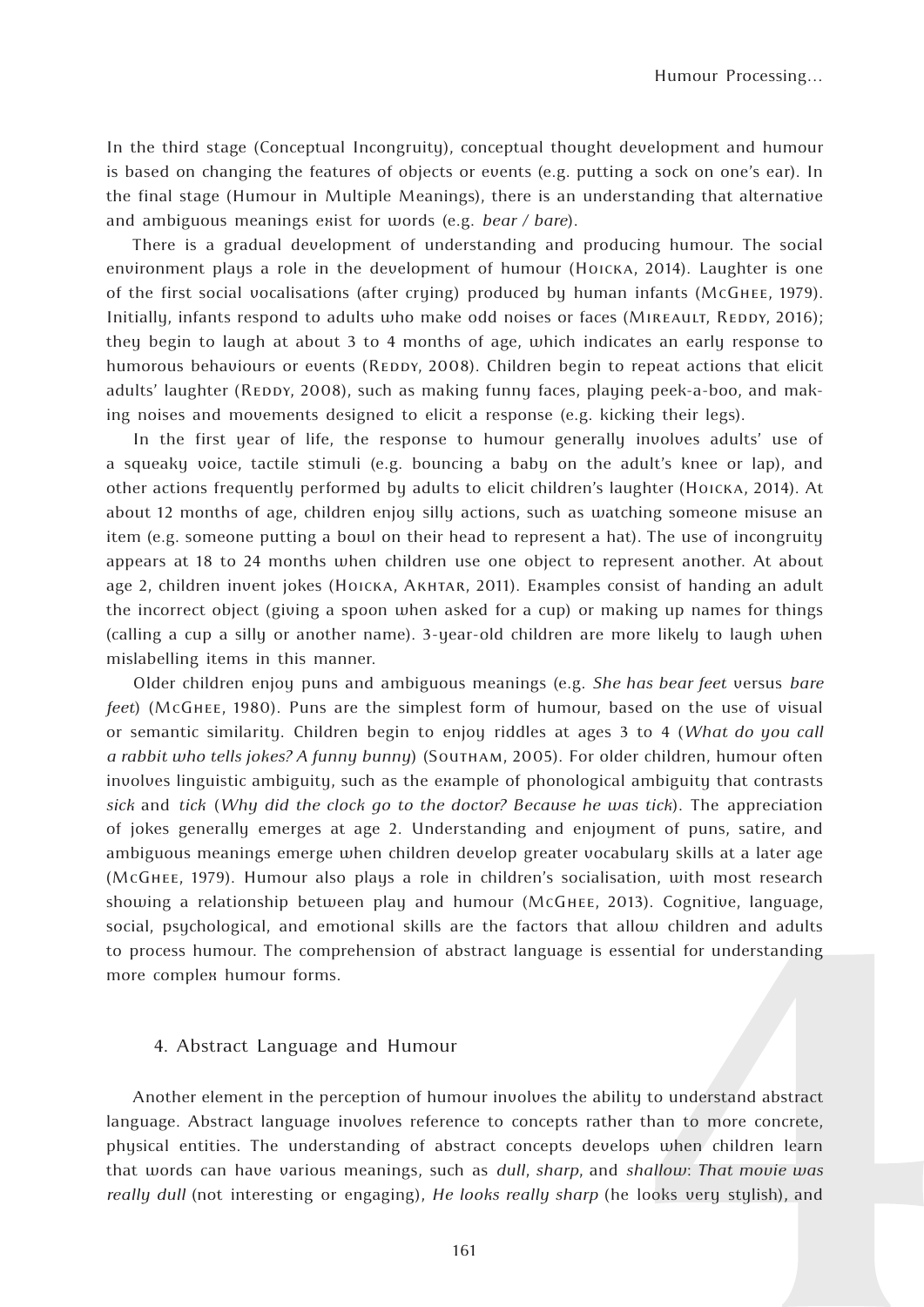*I think they have a really shallow understanding of this problem* (they do not have a deep understanding of a problem). The knowledge of abstract language meanings allows children to better understand figurative language, which consists of idioms, similes, metaphors, and proverbs. Figurative language also appears in riddles and puns, often found in children's books.

- An idiom is an expression with a meaning that cannot be identified by the words that are used. Idioms may be transparent or opaque. Idiom transparency involves a close relation between the figurative meaning and the literal meaning. For example, the idiom *Don't trust them as they will stab you in the back* is transparent as a stab involves an attack. The idiom *They are barking up the wrong tree* is opaque as the words do not involve a dog barking at an animal in a tree. Instead, the meaning involves someone who has the wrong idea or approach to a solution. Opaque idioms present more difficulty to younger children (Nippold, Duthie, 2003) because the words that compose these idioms give no clear cues to meaning. Children are able to understand transparent idioms by around age 10, while opaque idioms are not understood until around age 15.
- Similes make a comparison between two different subjects, such as *He is as stubborn as a mule.* The meaning of this simile involves someone's belief, behaviour, or opinion that is difficult to change, similar to the comparison with mules (an animal difficult to convince to move). Similes require the understanding of concepts, such as the meanings of words and the characteristics of the entities involved in the comparison.
- Metaphors make a comparison between two unrelated entities: *The exam was a breeze*  (the exam was easy). Children may understand simple metaphors by age 6 (NIPPOLD, Leonard, Kail, 1984), with more abstract forms understood during adolescence.
- Proverbs express truths: *A stitch in time saves nine* (addressing a problem immediately prevents later greater efforts). Proverbs are not understood until a later age, such as adolescence. Proverbs also vary across languages, making it difficult from children from diverse cultures or language backgrounds to understand proverbs in a new language (Roseberry-McKibbin, 2007, 2014).
- A riddle is a type of humour that has the form of a puzzle with a clever answer. Humour in riddles and jokes requires understanding that words may sound the same but are spelled differently and have different meanings (bear / bare) (Bernstein, Levey, 2009). The basis for humour in children's riddles is based on the inherent ambiguity in the meaning of a key word (McGhee, 2018: 186). Riddles also require an answer, as shown in the following example (NIPPOLD, 2007: 242): *Why can't the bicycle stand up by itself? Because it is two-tired.* Additional examples of riddles follow:

*What do you call an alligator in a vest? An investigator. How many tickles does it take to make an octopus laugh? Ten tickles. Why are teddy bears never hungry? They are always stuffed*.

● A pun is a joke that makes use of the different possible meanings of a word. This type of humour is generally understood by older school-aged children. Examples of puns follow:

*A skunk fell in the river and stank to the bottom.*

*The chicken crossed the playground to get to the other slide.*

*The best way to stop a charging bull is to take away his credit card.*

*Fish are smart because they live in schools.*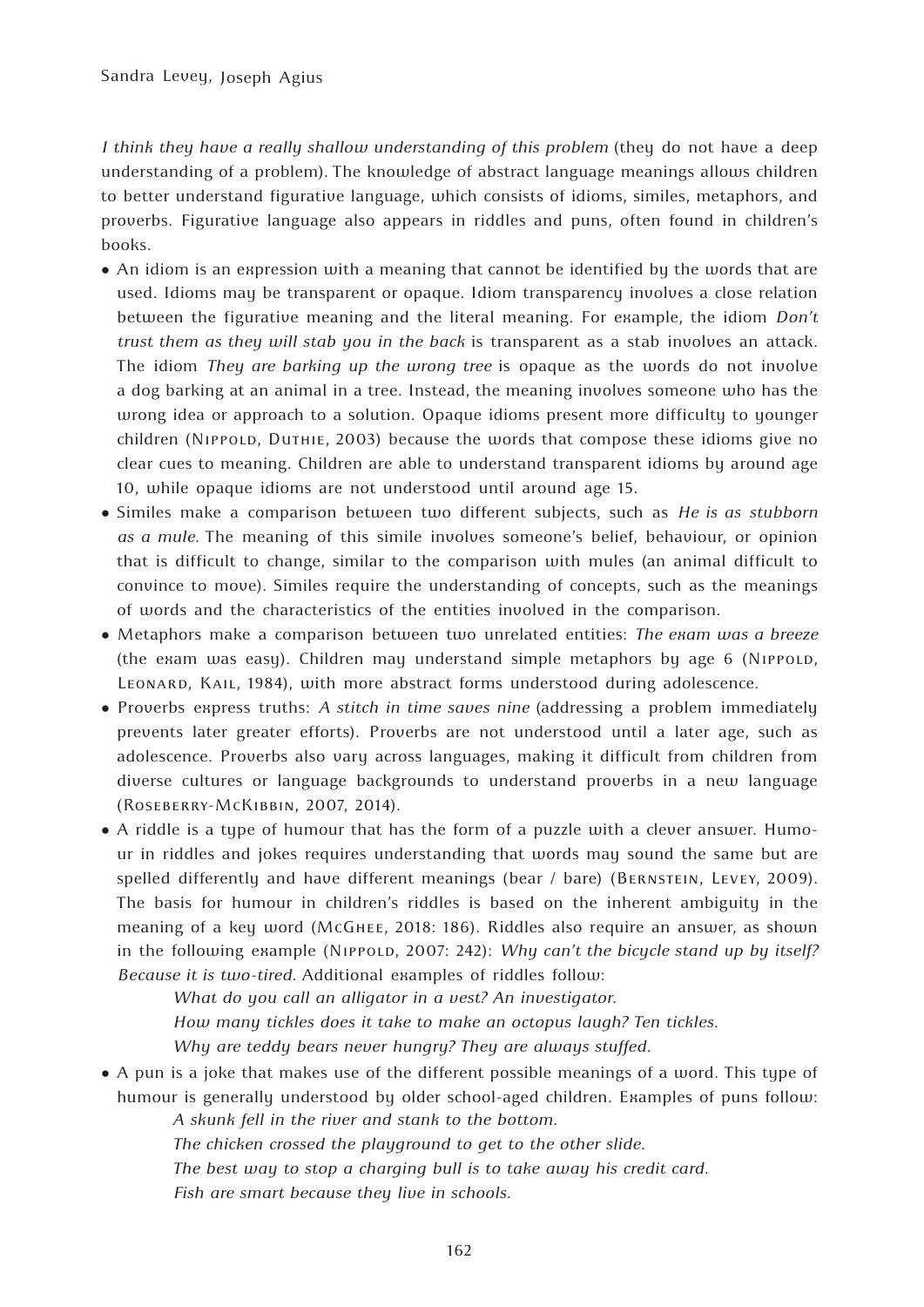### 5. The Neurological Foundation of Humour

Neuroscience research has found that humour is engaged by a network of cortical and subcortical structures. For example, the parietal-temporal-occipital areas have been found to be involved in detecting and resolving incongruity (VRTICKA, BLACK, REISS, 2013). Evidence developed by fMRI research suggests that there are neurological bases to humour processing based on a cognitive-affective function (Vrticka, Black, Neely, Shelly, Reiss, 2013). This function comprises two stages. The first stage is the cognitive humour component that involves detection and resolution of incongruity, with activity associated with the parietal-temporal-occipital areas of the human brain. The second stage is the emotional humour component associated with positive feelings related to mirth / reward. This stage is connected with reward-related activity in the mesocorticolimbic circuits. The neurological basis of processing is necessary to process humour. Within certain disorders, this ability is absent.

## 6. "Wit or Without" Humour in the Autistic Spectrum Disorder

One group of people that encounters difficulties with humour are those with Autism Spectrum Disorders (ASD). Difficulty in understanding jokes could be mainly due to literal understanding and difficulty with irony and sarcasm, related to the process of resolving incongruities. Early research found that individuals with ASD enjoy the visual type of humour found in slapstick comedy and the less complex language found in simple jokes (Ricks, Wing, 1975). According to Mary E. Van Bourgondien and Gary B. Mesibov (1987), the jokes told by high-functioning adults with autism, such as jokes based on lexical or phonological incongruities, are on a lower humour stage than the individuals' actual age would imply. Vasudevi REDDY, Emma WILLIAMS, and Amy VAUGHAN (2002) found that children with autism enjoy being tickled and also enjoy slapstick humour. Errin Jones (2009) also found that children with autism produce and appreciate humour to a limited extent, such as simpler examples of humour based on rhyme, slapstick, and funny sounds.

Simon Baron-Cohen (1997) found children with autism to be less able to understand another person's intention to joke. Two studies presented jokes or cartoons with different possible endings. Participants with ASD chose the correct funny ending less often (Emerich, Creaghead, Grether, Murray, Grasha, 2003). Moreover, Andrea Samson and Michael Hegenloh (2010) demonstrated that individuals with ASD have a more detailand reality-oriented processing style. Interestingly, laughs produced by the children with ASD were more liked by others than laughs from the control group children. This result is most probably associated with the nature of ASD laughter to express genuine enjoyment, rather than the laughs expressing social motivations to influence others (HuDENKO, Magenheimer, 2012). A study by Catarina Silva, David Da Fonseca, Francisco Esteves, and Christine Deruelle (2017) revealed that, at an explicit level, participants with ASD are able to enjoy and understand the humorous stimuli as much as typically developing participants. At an implicit level, however, the results suggest that humour processing may be especially content-dependent for participants with ASD.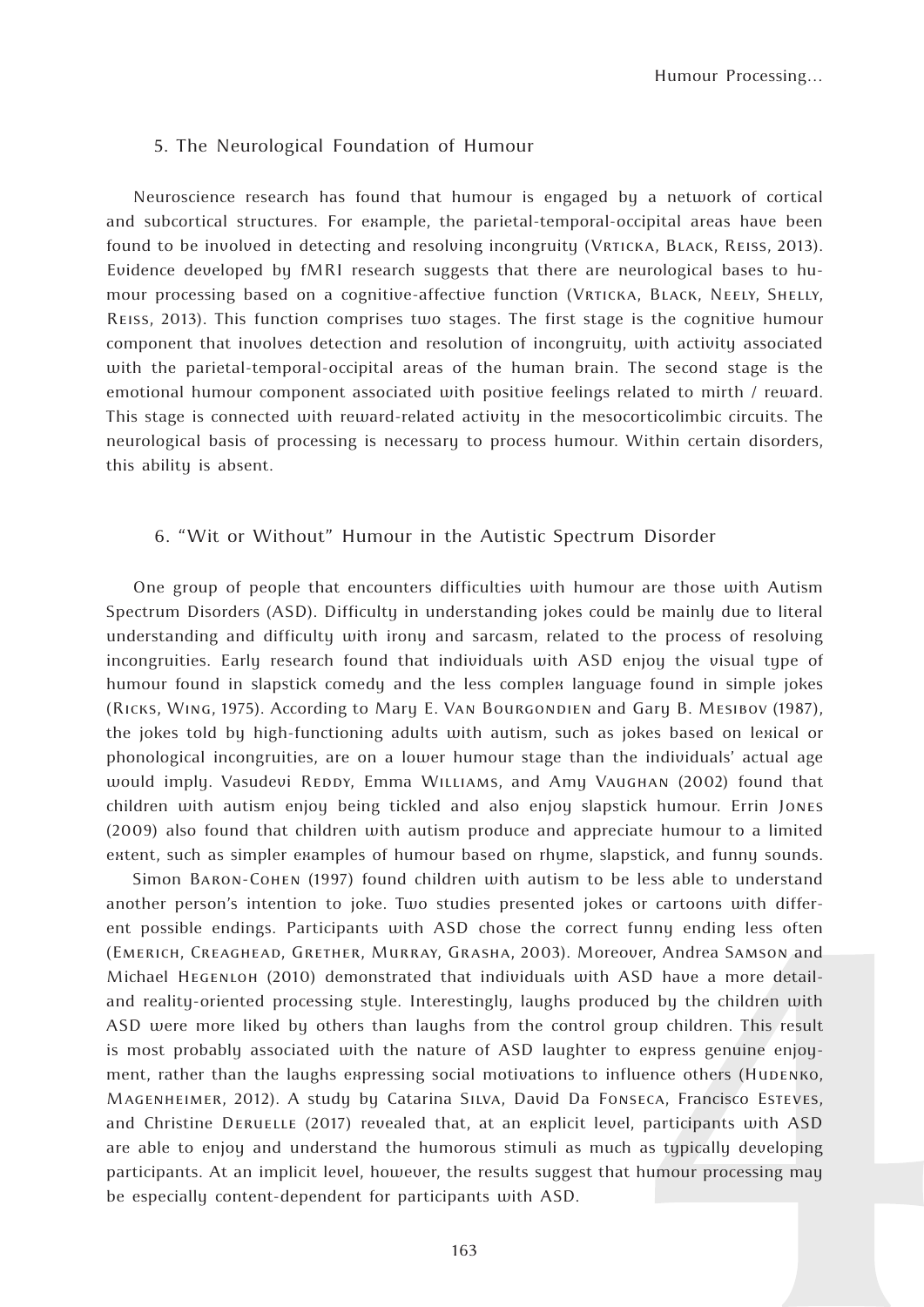A study of high school aged students examined their understanding of jokes, with a comparison between students with ASD and those with typical development (Wu et al., 2014). According to the findings, students with ASD exhibited less comprehension of all types of jokes than the control group. These students were unable to comprehend nonsense and incongruity-resolution jokes, but enjoyed reading nonsense jokes. The students with ASD favoured nonsense jokes that required less logical reasoning and homophones for double-meaning (e.g. *bare / bear*). The inability to process humour is consistent with the inability to perceive the mental states of other people. This affects the ability to process or understand the punch line necessary to get a joke (Baron-Cohen, 1997).

Hans Asperger (1944) described humourlessness to be one of the characteristics of individuals with Asperger syndrome (AS) (Samson, Huber, Ruch, 2013), once considered to indicate a high functioning autism spectrum disorder. Using standardised assessments of humour, Andrea C. Samson, Oswald Huber, and Willibald Ruch (2013) revealed that individuals with AS scored significantly lower on trait cheerfulness and higher on trait seriousness, both describing the susceptibility to humour. Furthermore, they scored low on scales related to social communication (affiliative humour, humour entertainment) and portrayed a more socially cold humour style. In addition, individuals with AS scored low on mean-spirited humour, and used less adaptive (self-enhancing) and more maladaptive humour styles (self-defeating humour). They also preferred "incongruity-resolution humor representing a more reality-oriented processing style" (SAMSON, HuBER, Ruch, 2013: 441).

#### 7. Discussion

The development of humour begins when infants interact with those who employ odd noises or make silly faces, whereas toddlers enjoy and recognise incongruity (e.g. a bowl used as a hat). Older children employ humour in interaction with peers to develop and strengthen social relationships. The ability to appreciate humour helps create strong personal relationships. Adults use humour in a similar manner, while also employing humour in uncomfortable situations. Humour has been found to be a factor in supporting recovery for those with illnesses. To appreciate humour, a listener must comprehend, appreciate, and detect incongruity, and then respond positively to the speaker who conveys humour. The ability to appreciate humour requires cognitive, emotional, and psychological abilities, along with an interest in social interaction. However, some individuals lack the ability to appreciate humour, such as those with ASD. In this case, these individuals have difficulty with the more abstract factors associated with humour, along with the inability to perceive others' mental states intended to convey humour.

#### References

Agius J., 2018: *Shifting Perceptions: Using Creativity and Humour in Fluency Intervention*. "Forum Logopedyczne" 26, pp. 49–61.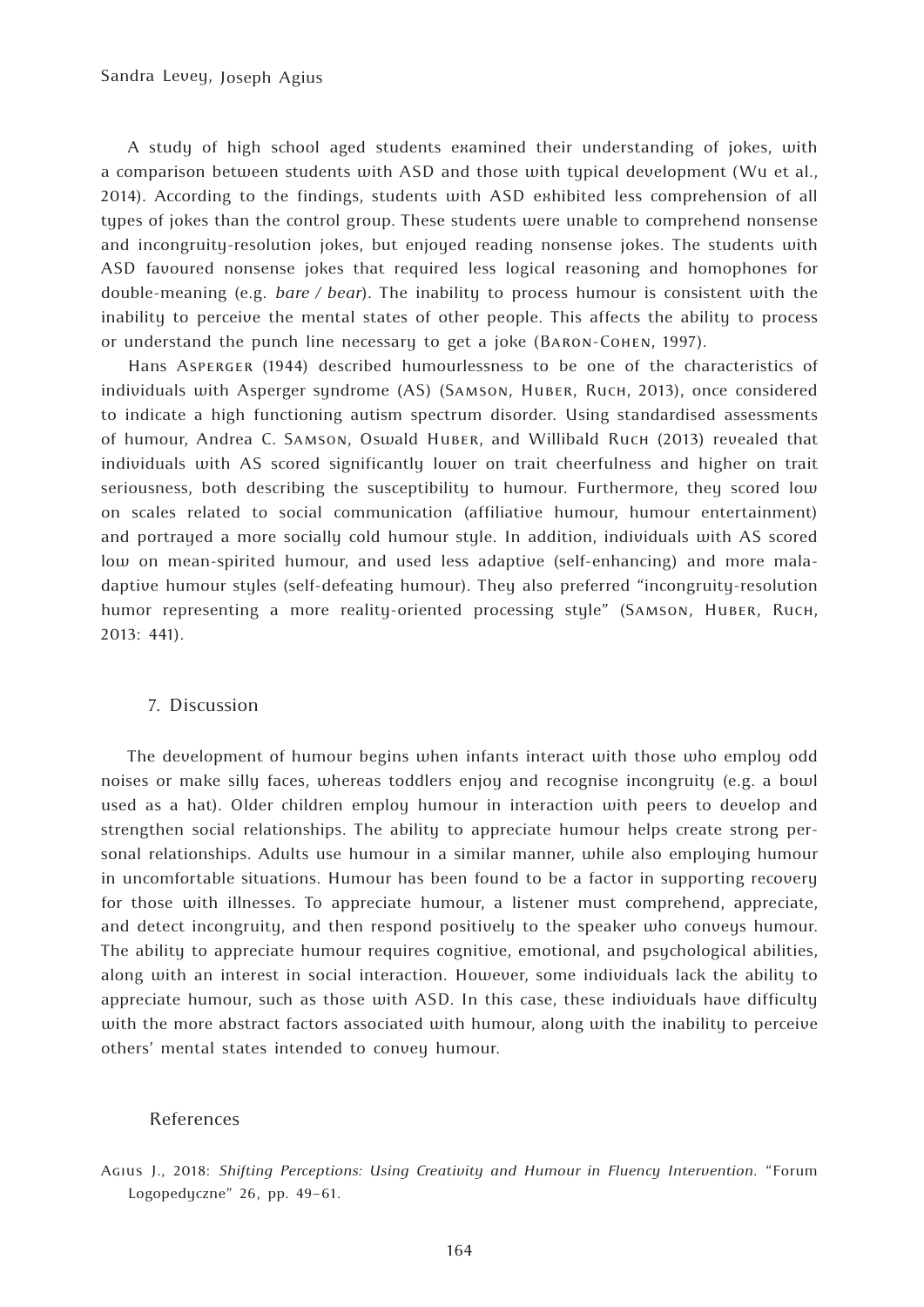- Baron-Cohen S., 1997: *Are Children with Autism Superior at Folk Physics?* In: Wellman H., Inagaki K., eds.: *The Emergence of Core Domains of Thought: Children's Reasoning about Physical, Psychological, and Biological Phenomena*. San Francisco, CA, pp. 45–54.
- Baron-Cohen S., 2000: *Theory of Mind and Autism: A Review*. "Mental Retardation and Developmental Disabilities Research" 23, pp. 169–184.
- Bernstein D.K., Levey S., 2009: *Language Development: A Review*. In: Bernstein D.K., Tiegerman-Farber E., eds.: *Language and Communication Disorders in Children*. 6th ed. Boston, MA, pp. 28– 100.
- Emerich D.M., Creaghead N.A., Grether S.M., Murray D., Grasha C., 2003: *The Comprehension of Humorous Materials by Adolescents with High-functioning Autism and Asperger's Syndrome*. "Journal of Autism and Developmental Disorders" 33 (3), pp. 253–257.
- Fenwick C.R., 2004: *Love and Laughter: A Healing Journey*. Foreword by D. Mibashan. Muenster, SK.
- Hoicka E., Akhtar N., 2011: *Preschoolers Joke with Jokers, but Correct Foreigners*. "Developmental Science" 14, pp. 848–858.
- Hoicka E., 2014: *Pragmatic Development of Humor*. In: Matthews D., ed.: *Pragmatic Development in First Language Acquisition*. Amsterdam, pp. 219–238.
- Hudenko W., Magenheimer M., 2012: *Listeners Prefer the Laughs of Children with Autism to Those of Typically Developing Children*. "Autism" 16 (6), pp. 641–655.
- Jones E., 2009: *Humour and Laughter in Children with Autism Spectrum Disorders.* Dissertation. School of Behavioural and Social Sciences and Humanities, University of Ballarat, Victoria, Australia.
- Klein A., 1998: *The Courage to Laugh: Humor, Hope, and Healing in the Face of Death and Dying*. New York.
- Levey S., 2011: *Theories and Explanations of Language Development*. In: Levey S., Polirstok S., eds.: *Introduction to Language Development: Understanding Language Diversity in the Classroom*. Los Angeles, CA, pp. 17–36.
- Manning W.H., 2009: *Clinical Decision Making in Fluency Disorders*. 3rd ed. Clifton Park, NY.
- Martin R.A., 2007: *The Psychology of Humor: An Integrative Approach*. Burlington, MA.
- McGhee P., 1979: *Humor: Its Origin and Development*. San Francisco, CA.
- McGhee P., 1980: *Humor: Its Origin and Development*. New York, NY.
- McGhee P.E., 2013: *Humor and Children's Development: A Guide to Practical Application*. New York, NY.
- McGhee P.E., 2018: *Comments on the Special Issue*. "Humor" 31 (2), pp. 183–212.
- MIREAULT G.C., REDDY V., 2016: *Humor in Infants: Developmental and Psychological Perspectives*. Basel.
- Nippold, M.A., 2007: *Later Language Development: School-age Children, Adolescents, and Young Adults*. Austin, TX.
- Nippold M.A., Duthie J.K., 2003: *Mental Imagery and Idiom Comprehension: A Comparison of School-age Children and Adults*. "Journal of Language and Hearing Research" 46 (4), pp. 788–799.
- Nippold M.A., Leonard L.B., Kail R., 1984: *Syntactic and Conceptual Factors in Children's Understanding of Metaphors*. "Journal of Speech and Hearing Research" 27, pp. 197–205.
- Paul R., Landa R., Simmons E., 2014: *Assessing and Treating Communication*. In McPartland J., Klin A., Volkmar F., eds.: *Asperger Syndrome: Assessing and Treating High Functioning Autism Spectrum Disorder*. 2nd ed. New York, NY, pp. 103–142.
- REDDY V., 2008: *How Infants Know Minds*. Cambridge, MA.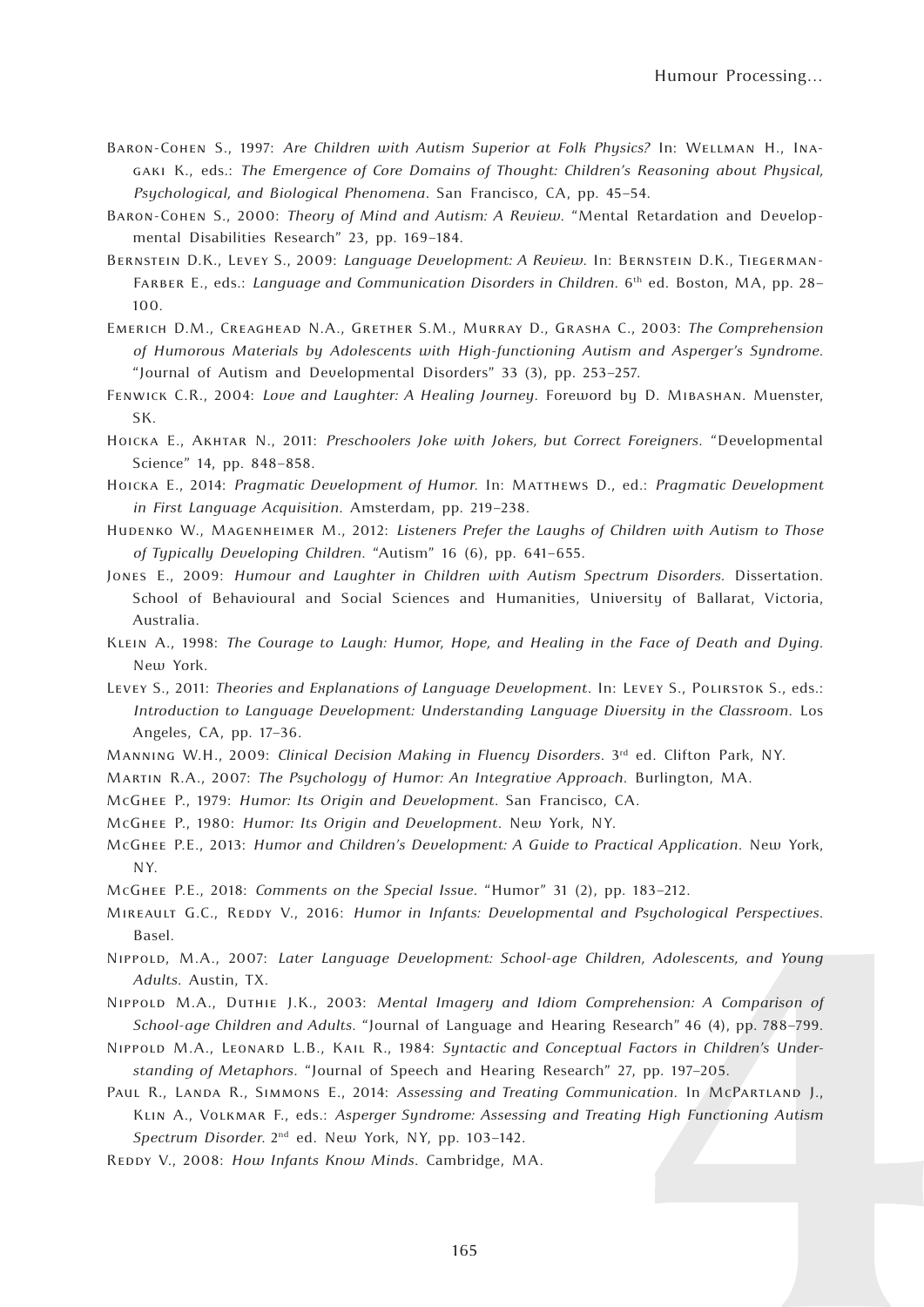- Reddy V., Williams E., Vaughan A., 2002: *Sharing Humour and Laughter in Autism and Down's Syndrome*. "British Journal of Psychology" 93 (2), pp. 219–242.
- Rhodes M., Brandone A.C., 2014: *Three-year-olds' Theories of Mind in Actions and Words*. "Frontiers in Psychology" [online: https://static1.squarespace.com/static/56d88d0c0442624b79f94337/t/56e1c b2ba3360c4beb0694e1/1457638188496/; accessed: 06.01.2019.
- Ricks D.M., Wing L., 1975: *Language, Communication, and the Use of Symbols in Normal and Autistic Children*. "Journal of Autism and Childhood Schizophrenia" 5 (3), pp. 191–221.
- Roseberry-McKibbin C., 2007: *Language Disorders in Children: A Multicultural and Case Perspective*. Boston, MA.
- Roseberry-McKibbin C., 2014: *Multicultural Children with Special Language Needs: Practical Strategies for Assessment and Intervention*. 4th ed. Oceanside, CA.
- Ruch W., 2008: *Psychology of Humor*. In: Raskin V., ed.: *The Primer of Humor Research*. Berlin–New York, pp. 17–100.
- Samson A.C., Huber O., Ruch W., 2013: *Seven Decades after Hans Asperger's Observations: A Comprehensive Study of Humor in Individuals with Autism Spectrum Disorders*. "Humor" 26 (3), pp. 441–460.
- Samson A.C., Hegenloh M., 2010: *Stimulus Characteristics Affect Humor Processing in Individuals with Asperger Syndrome*. "Journal of Autism and Developmental Disorders" 40 (4), pp. 438–447.
- Samson A.C., 2013: *Humor(lessness) Elucidated Sense of Humor in Individuals with Autism Spectrum Disorders: Review and Introduction*. "Humor: International Journal of Humor Research" 26 (3), pp. 393–409.
- Silva C., Da Fonseca D., Esteves F., Deruelle C., 2017: *Seeing the Funny Side of Things: Humour Processing in Autism Spectrum Disorders*. "Research in Autism Spectrum Disorders" 43–44, pp. 8–17.
- Southam M., 2005: *Humor Development: An Important Cognitive and Social Skill in the Growing Child*. "Physical and Developmental Therapy in Pediatrics" 25 (1/2), pp. 105–117.
- Van Bourgondien M.E., Mesibov G.B., 1987: *Humor in High-functioning Autistic Adults*. "*Journal of Autism and Developmental Disorders" 17* (3), pp. 417–424.
- Vrticka P., Black J.M., Neely M., Shelly E.W., Reiss A.L., 2013: *Humor Processing in Children: Influence of Temperament, Age and IQ*. "Neuropsychologia" 51 (13), pp. 2799–2811.
- Vrticka P., Black J.M., Reiss A.L., 2013: *The Neural Basis of Humor Processing*. "Nature Reviews Neuroscience" 14, pp. 860–868.
- Wu C., Tseng L., An C., Chen H., Chan Y., Shih C., Zhuo S., 2014: *Do Individuals with Autism Lack a Sense of Humor? A Study of Humor Comprehension, Appreciation, and Styles among High School Students with Autism*. "Research in Autism Spectrum Disorders" 8 (10), pp. 1386–1393.

Sandra Levey, Joseph Agius

Humour Processing The Factors that Play a Role in Understanding Humour

Summary

This article addresses the skills involved in processing humour. Both adults and children enjoy puns, jokes, and riddles and employ humour in interaction with friends. Factors that contribute to